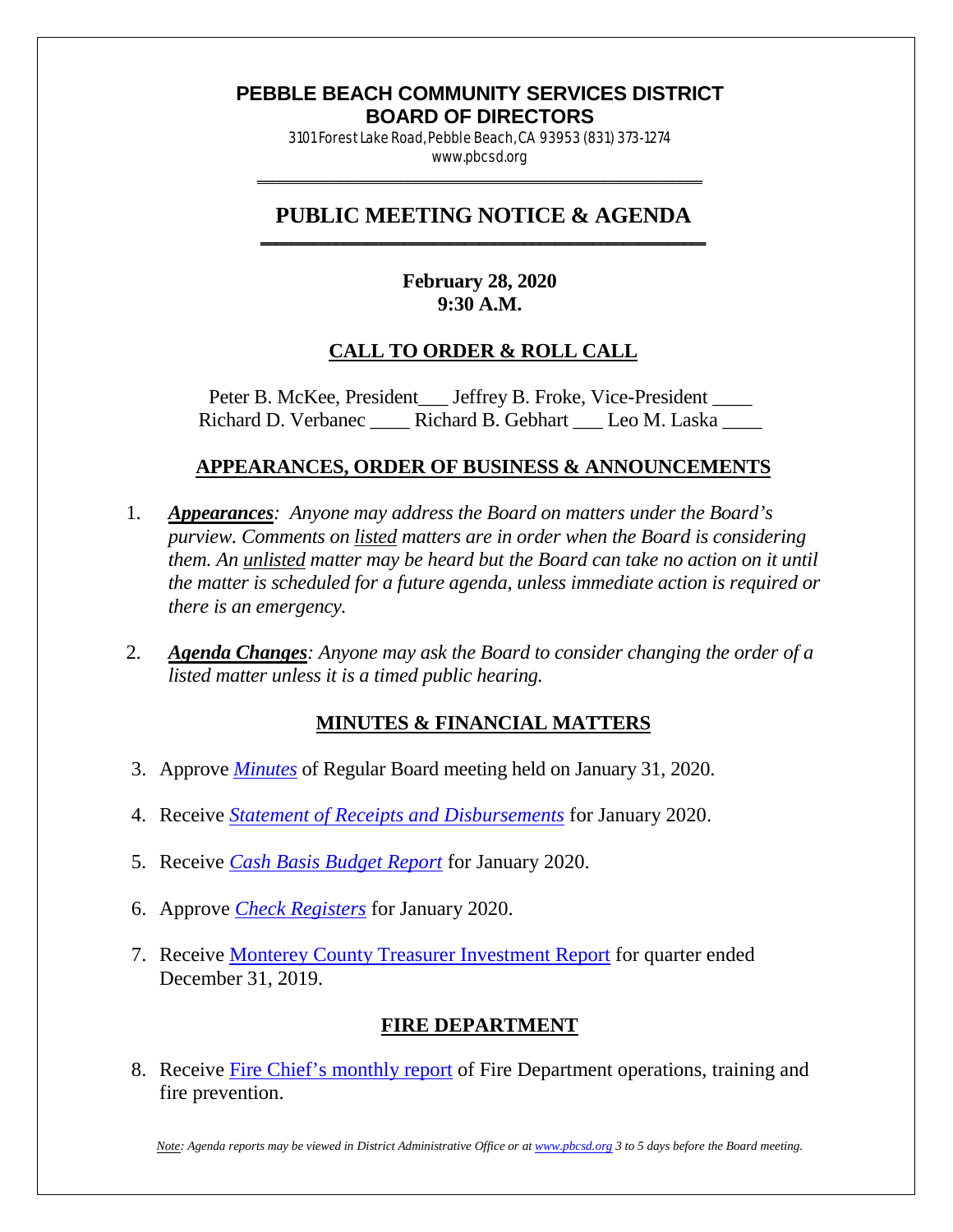9. Review summary of 2020 [Pebble Beach fuel reduction projects and authorize](http://pbcsd.org/wp-content/uploads/pbcsd/meetings/board/2020/2020-02-28/09-Fire-Fuel-Reduction-Project.pdf)  [agreements for vegetative management services.](http://pbcsd.org/wp-content/uploads/pbcsd/meetings/board/2020/2020-02-28/09-Fire-Fuel-Reduction-Project.pdf)

## **MAINTENANCE, ENGINEERING & CONSTRUCTION**

- 10. Receive monthly [utilities operations and maintenance report](http://pbcsd.org/wp-content/uploads/pbcsd/meetings/board/2020/2020-02-28/10-OM-Report-February-2020.pdf) for wastewater collection, treatment and disposal and recycled water distribution systems.
- 11. Receive status report regarding active **PBCSD** capital improvement projects.
- 12. Adopt *Resolution 20-03* approving [Project Assignment](http://pbcsd.org/wp-content/uploads/pbcsd/meetings/board/2020/2020-02-28/12-Res-20-03-Project-Assignment-No.41-Pump-St-P3-With-E2-Consulting-.pdf) No.41 with E2 Consulting [Engineers for Seal Rock Pump Station P-3 Rehabilitation Project.](http://pbcsd.org/wp-content/uploads/pbcsd/meetings/board/2020/2020-02-28/12-Res-20-03-Project-Assignment-No.41-Pump-St-P3-With-E2-Consulting-.pdf)
- 13. Adopt *Resolution 20-04* approving agreement for [Sewer System Televising Project.](http://pbcsd.org/wp-content/uploads/pbcsd/meetings/board/2020/2020-02-28/13-Res-20-04-Sewer-System-Television-Project.pdf)
- 14. Receive report on February 19, 2020 meeting of [CAWD/PBCSD Wastewater](http://pbcsd.org/wp-content/uploads/pbcsd/meetings/board/2020/2020-02-28/14-Reclamation-Management-Commitee-Report-Feb-19-2020.pdf)  [Reclamation Project Management Committee.](http://pbcsd.org/wp-content/uploads/pbcsd/meetings/board/2020/2020-02-28/14-Reclamation-Management-Commitee-Report-Feb-19-2020.pdf)
- 15. Receive [Carmel Area Wastewater District reports](http://pbcsd.org/wp-content/uploads/pbcsd/meetings/board/2020/2020-02-28/15-CAWD-Regular-Board-Meeting-Agenda-Reports-for-February-2019.pdf) and information concerning matters of mutual interest to PBCSD and CAWD:
	- A. Receive report from Director Laska on CAWD Board of Directors meeting on Thursday, February 27, 2020.
	- B. Assign Director Verbanec to attend CAWD Board of Directors meetings scheduled for Thursday, March 26, 2020 at 3945 Rio Rd., Carmel.

## **SOLID WASTE MANAGEMENT**

16. Receive report regarding [Monterey Regional Waste Management District](http://pbcsd.org/wp-content/uploads/pbcsd/meetings/board/2020/2020-02-28/16-MRWMD-Strategic-Planning-Retreat-2_26_2020.pdf)  [\(MRWMD\) Board Strategic Planning Session](http://pbcsd.org/wp-content/uploads/pbcsd/meetings/board/2020/2020-02-28/16-MRWMD-Strategic-Planning-Retreat-2_26_2020.pdf) held on February 26, 2020.

# **LAW ENFORCEMENT**

17. Receive report for **Del Monte Forest Property Owners Roads and Traffic** [Committee meeting](http://pbcsd.org/wp-content/uploads/pbcsd/meetings/board/2020/2020-02-28/17-DMFPO-Roads-Traff-Com-Mtg.pdf) on February 27, 2020.

# **GENERAL GOVERNMENT**

- 18. Review topics for [PBCSD Spring/Summer Newsletter.](http://pbcsd.org/wp-content/uploads/pbcsd/meetings/board/2020/2020-02-28/18-PBCSD-Spring_Summer-Newsletter-Topics.pdf)
- 19. Receive report on options for District [Retirement Incentive program.](http://pbcsd.org/wp-content/uploads/pbcsd/meetings/board/2020/2020-02-28/19-District-Retirement-Incentive-Program-Report.pdf)

*Note: Agenda reports may be viewed in District Administrative Office or a[t www.pbcsd.org](http://www.pbcsd.org/) 3 to 5 days before the Board meeting.*